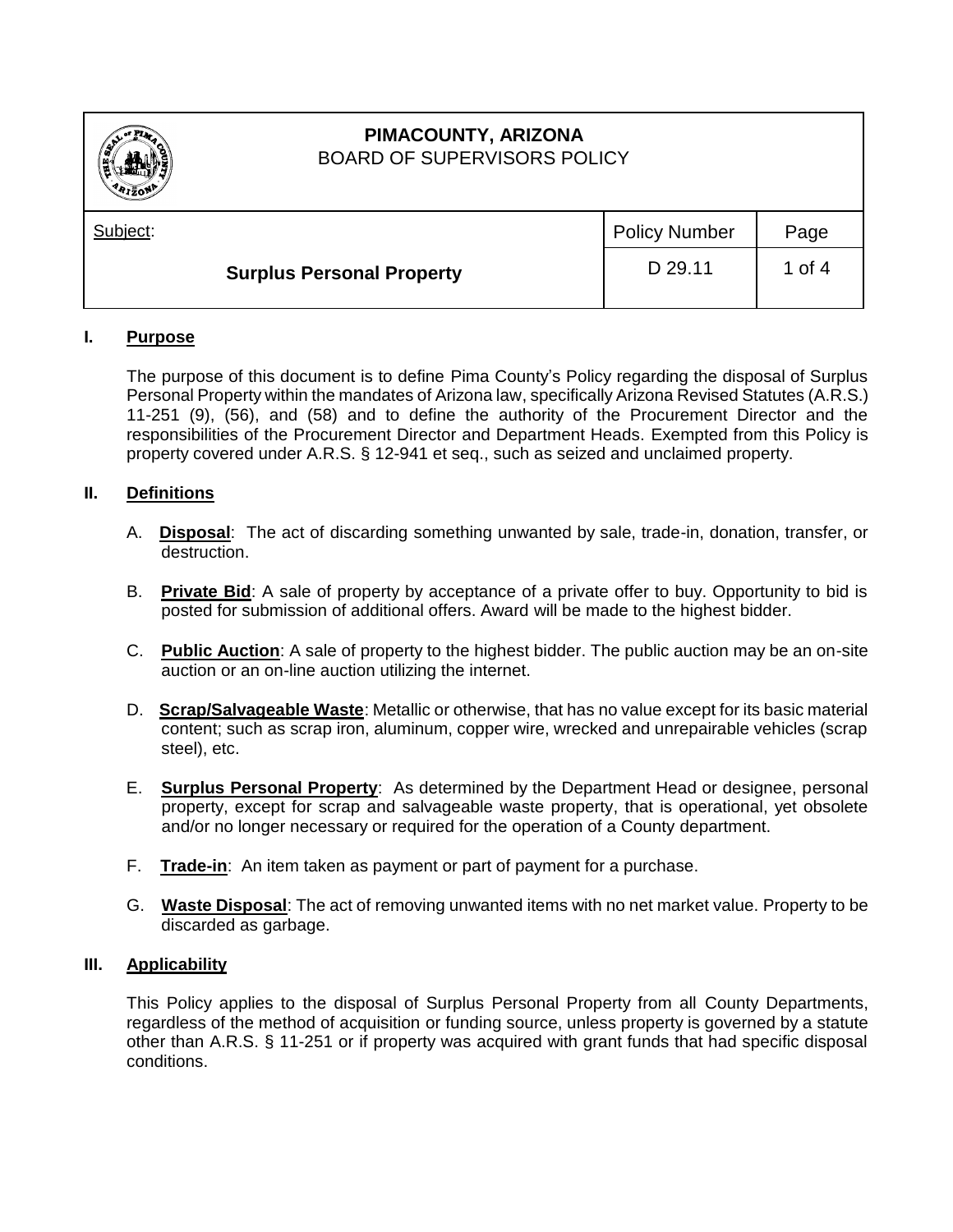| Subject:                         | <b>Policy Number</b> | Page   |
|----------------------------------|----------------------|--------|
| <b>Surplus Personal Property</b> | D 29.11              | 2 of 4 |

#### **IV. Authority of the Procurement Director**

The Procurement Director will have the authority to:

- A. Sell by public auction surplus personal property with an estimated market value of \$50,000 or less.
- B. Trade-in surplus personal property within a solicitation process when the net award is \$250,000 or less.
- C. Dispose of in any other manner deemed appropriate surplus personal property that has little or no value or is unauctionable.
- D. Issue and maintain procedures to provide County-wide guidelines and clarification on the process of disposing of Surplus Personal Property.

## **V. Responsibilities**

- A. The Procurement Director will direct the disposal of County's Surplus Personal Property.
- B. Department Heads will be responsible for oversight of their Department staff to ensure Policy and Procedures are adhered to.
- C. Department Heads will be responsible for reporting, maintaining and storing Surplus Personal Property until disposition.
- D. Department Heads will be responsible for establishing internal procedures and compliance**,** and to optimize the value of Surplus Personal Property.
- E. Departments wishing to dispose of Surplus Personal Property that requires Board of Supervisors approval will, after coordinating with Procurement, develop and place on a Board of Supervisors meeting agenda a request for approval of the intended disposal. Procurement will process the Agenda Item Report if approval is needed for trade-in property through a solicitation process.

## **VI. Policy**

- A. When Surplus Personal Property is identified by a department, the following alternatives will be considered:
	- 1. Transfer Property within County
	- 2. Trade-in Property
	- 3. Public Auction
	- 4. Retail Outlet
	- 5. Government Entity Sale
	- 6. Retail Sale or Private Bid
	- 7. Disposal of Surplus Property with little or no value**.**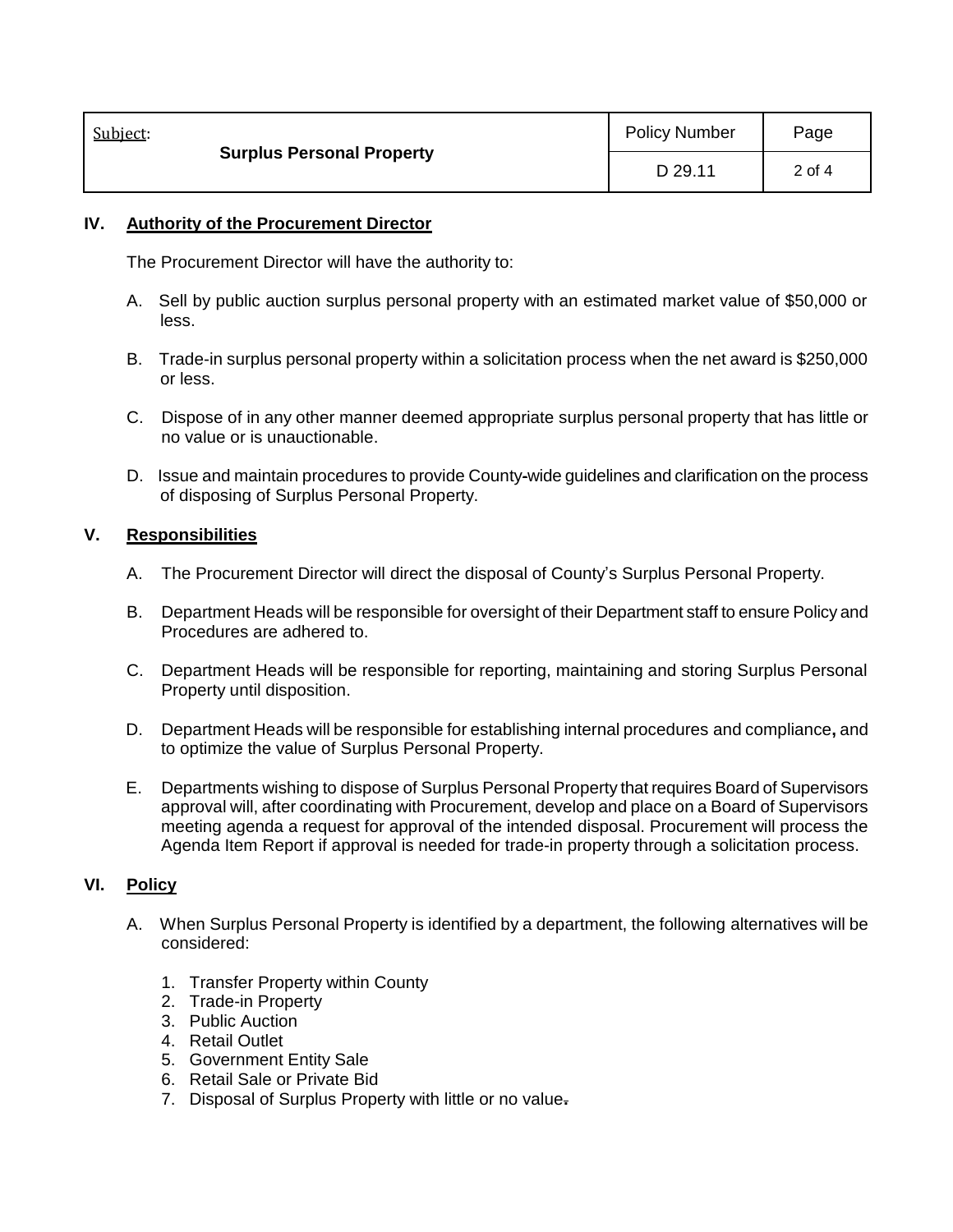| Subject: | <b>Surplus Personal Property</b> | <b>Policy Number</b> | Page   |
|----------|----------------------------------|----------------------|--------|
|          |                                  | D 29.11              | 3 of 4 |

- 8. Scrap/Salvageable Waste
- 9.Waste Disposal
- B. Surplus Personal Property disposal may require the approval of the Board of Supervisors or the Procurement Director depending on the estimated fair market value of the property and the method of disposal. All stated values are to be the estimated fair market value per each piece of property. Approvals must be obtained before any disposition action is initiated. The matrix, which is incorporated into this Policy, defines the approval authorities for each alternative method of disposal. Refer to the attached matrix to determine appropriate action and approval for each disposal method alternative.

| <b>Adopted Date:</b>   | September 15, 2009 |
|------------------------|--------------------|
| <b>Revised Date:</b>   | September 5, 2017  |
| <b>Effective Date:</b> | October 1, 2017    |